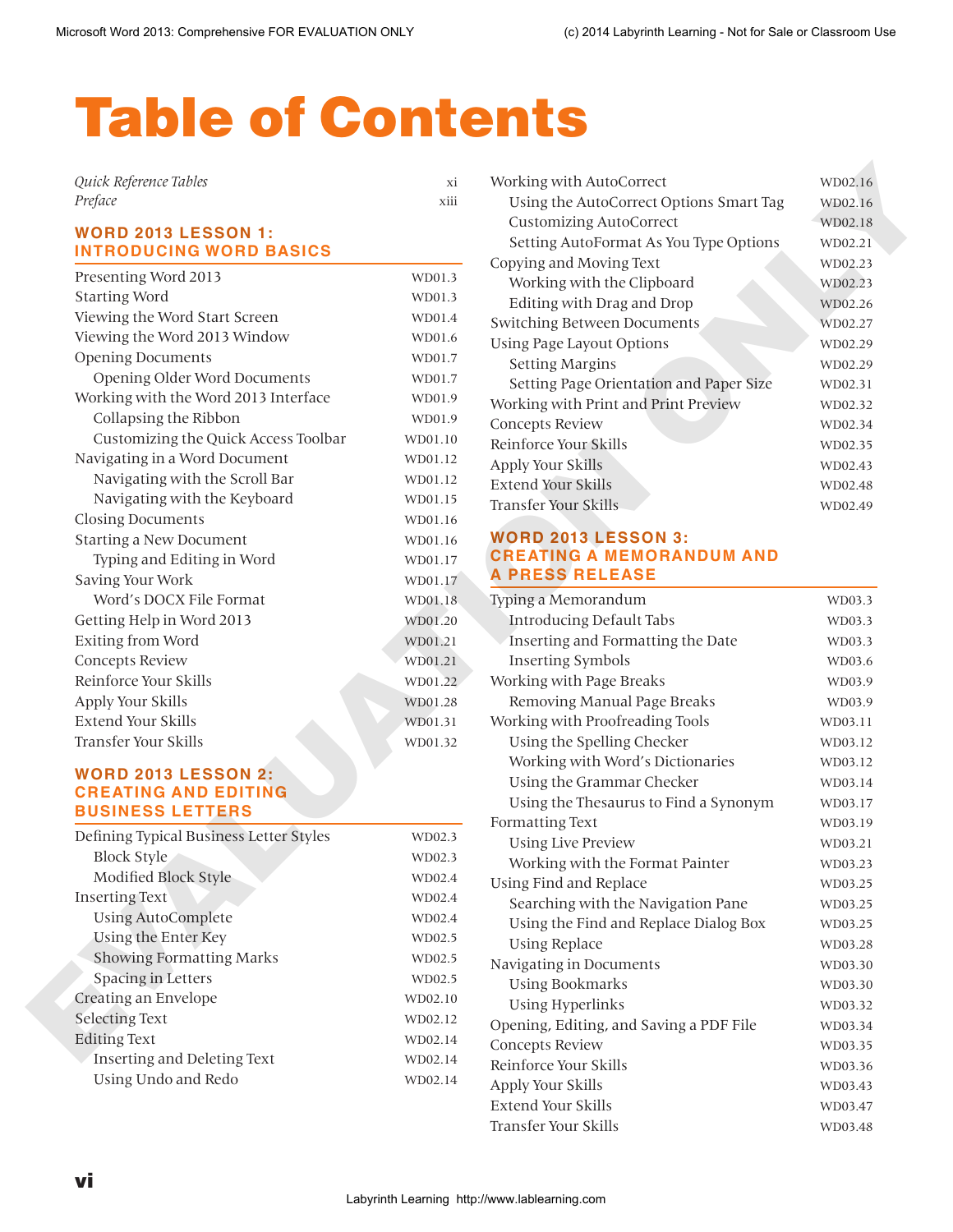## **[WORD 2013 LESSON 4:](#page-0-0) [CREATING A SIMPLE REPORT](#page-0-0)**

| Formatting Reports                        | WD04.3  | <b>Introducing Tables</b>                    | WD05.3  |
|-------------------------------------------|---------|----------------------------------------------|---------|
| Formatting Paragraphs                     | WD04.4  | Contextual Tabs                              | WD05.3  |
| Comparing Paragraph Formatting to         |         | Navigating in a Table                        | WD05.3  |
| <b>Character Formatting</b>               | WD04.4  | <b>Inserting Tables</b>                      | WD05.5  |
| Using Paragraph Alignment                 | WD04.4  | Converting Tables                            | WD05.8  |
| Adding Hyphenation                        | WD04.6  | Converting Text to a Table                   | WD05.8  |
| Inserting a Nonbreaking Hyphen or Space   | WD04.7  | Converting a Table to Text                   | WD05.9  |
| <b>Indenting Text</b>                     | WD04.9  | Selecting Data in a Table                    | WD05.11 |
| Adjusting Indents with the Ribbon         | WD04.9  | Customizing Alignment, Direction,            |         |
| Setting Custom Indents on the Ruler       | WD04.11 | and Cell Margins                             | WD05.12 |
| <b>Using Custom Tab Stops</b>             | WD04.13 | Merging and Splitting Cells                  | WD05.13 |
| Setting Custom Tab Stops with the Ruler   | WD04.13 | Formatting with Borders, Shading, and Styles | WD05.15 |
| Working with the Tabs Dialog Box          | WD04.15 | Modifying Formats                            | WD05.15 |
| Modifying Tab Stops with the Ruler        | WD04.17 | Sorting Data in a Table                      | WD05.17 |
| Using Numbered and Bulleted Lists         | WD04.19 | <b>Inserting Rows and Columns</b>            | WD05.19 |
| Promoting and Demoting List Items         | WD04.19 | Moving Rows and Columns                      | WD05.19 |
| Using the Bullets and Numbering Libraries | WD04.22 | Performing Calculations in Tables            | WD05.21 |
| Customizing Bullet and Number Styles      | WD04.23 | <b>Constructing Formulas</b>                 | WD05.22 |
| Restarting or Continuing Numbering        | WD04.24 | <b>Sizing Rows and Columns</b>               | WD05.24 |
| <b>Setting Line Breaks</b>                | WD04.25 | Concepts Review                              | WD05.25 |
| <b>Using Paragraph Space Settings</b>     | WD04.26 | Reinforce Your Skills                        | WD05.26 |
| Formatting with Borders and Shading       | WD04.27 | Apply Your Skills                            | WD05.34 |
| Using Borders and Shading Buttons         |         | <b>Extend Your Skills</b>                    | WD05.39 |
| and the Dialog Box                        | WD04.27 | Transfer Your Skills                         | WD05.40 |
| Formatting Text with Styles               | WD04.31 |                                              |         |
| Understanding Types of Styles             | WD04.31 | <b>WORD 2013 LESSON 6:</b>                   |         |
| Using the Styles Gallery and the          |         | <b>CREATING A RESEARCH PAPER</b>             |         |
| Styles Task Pane                          | WD04.31 | Using Research Paper Styles                  | WD06.3  |
| Collapsing Heading Topics                 | WD04.33 | Understanding the MLA                        |         |
| Creating a New Custom Style               | WD04.35 | Documentation Style                          | WD06.3  |
| Modifying, Removing, and Deleting Styles  | WD04.38 | Working with Footnotes, Endnotes,            |         |
| Navigating with the Navigation Pane       | WD04.40 | and Citations                                | WD06.5  |
| Rearranging Topics                        | WD04.40 | <b>Inserting Footnotes</b>                   | WD06.5  |
| Introducing Headers and Footers           | WD04.42 | <b>Inserting Citations</b>                   | WD06.6  |
| Using the Resume Reading Bookmark         | WD04.43 | <b>Editing and Formatting Footnotes</b>      | WD06.11 |
| <b>Concepts Review</b>                    | WD04.44 | Working with Bibliographies                  | WD06.15 |
| Reinforce Your Skills                     | WD04.45 | Updating a Bibliography                      | WD06.16 |
| Apply Your Skills                         | WD04.56 | Inserting Captions and a Table of Figures    | WD06.18 |
| <b>Extend Your Skills</b>                 | WD04.61 | <b>Inserting Captions</b>                    | WD06.18 |
| Transfer Your Skills                      | WD04.62 | Inserting a Table of Figures                 | WD06.20 |
|                                           |         | Working with Templates                       | WD06.22 |
|                                           |         | Creating a Document from a Template          | WD06.22 |
|                                           |         | Saving Personal Templates                    | WD06.23 |
|                                           |         | Deleting a Template                          | WD06.25 |
|                                           |         | Concepts Review                              | WD06.26 |
|                                           |         | Reinforce Your Skills                        | WD06.27 |
|                                           |         | Apply Your Skills                            | WD06.36 |
|                                           |         | Extend Your Skills                           | WD06.43 |
|                                           |         | Transfer Your Skills                         | WD06.44 |
|                                           |         |                                              |         |
|                                           |         |                                              |         |

## **[WORD 2013 LESSON 5:](#page-0-0) [WORKING WITH TABLES](#page-0-0)**

| <b>Introducing Tables</b>                    | WD05.3  |
|----------------------------------------------|---------|
| Contextual Tabs                              | WD05.3  |
| Navigating in a Table                        | WD05.3  |
| <b>Inserting Tables</b>                      | WD05.5  |
| Converting Tables                            | WD05.8  |
| Converting Text to a Table                   | WD05.8  |
| Converting a Table to Text                   | WD05.9  |
| Selecting Data in a Table                    | WD05.11 |
| Customizing Alignment, Direction,            |         |
| and Cell Margins                             | WD05.12 |
| Merging and Splitting Cells                  | WD05.13 |
| Formatting with Borders, Shading, and Styles | WD05.15 |
| <b>Modifying Formats</b>                     | WD05.15 |
| Sorting Data in a Table                      | WD05.17 |
| <b>Inserting Rows and Columns</b>            | WD05.19 |
| Moving Rows and Columns                      | WD05.19 |
| Performing Calculations in Tables            | WD05.21 |
| <b>Constructing Formulas</b>                 | WD05.22 |
| <b>Sizing Rows and Columns</b>               | WD05.24 |
| <b>Concepts Review</b>                       | WD05.25 |
| Reinforce Your Skills                        | WD05.26 |
| Apply Your Skills                            | WD05.34 |
| Extend Your Skills                           | WD05.39 |
| Transfer Your Skills                         | WD05.40 |

# **WORD 2013 LESSON 6: CREATING A RESEARCH PAPER**

| Using Research Paper Styles               | WD06.3  |
|-------------------------------------------|---------|
| Understanding the MLA                     |         |
| Documentation Style                       | WD06.3  |
| Working with Footnotes, Endnotes,         |         |
| and Citations                             | WD06.5  |
| <b>Inserting Footnotes</b>                | WD06.5  |
| <b>Inserting Citations</b>                | WD06.6  |
| <b>Editing and Formatting Footnotes</b>   | WD06.11 |
| Working with Bibliographies               | WD06.15 |
| Updating a Bibliography                   | WD06.16 |
| Inserting Captions and a Table of Figures | WD06.18 |
| <b>Inserting Captions</b>                 | WD06.18 |
| Inserting a Table of Figures              | WD06.20 |
| Working with Templates                    | WD06.22 |
| Creating a Document from a Template       | WD06.22 |
| Saving Personal Templates                 | WD06.23 |
| Deleting a Template                       | WD06.25 |
| Concepts Review                           | WD06.26 |
| Reinforce Your Skills                     | WD06.27 |
| Apply Your Skills                         | WD06.36 |
| Extend Your Skills                        | WD06.43 |
| Transfer Your Skills                      | WD06.44 |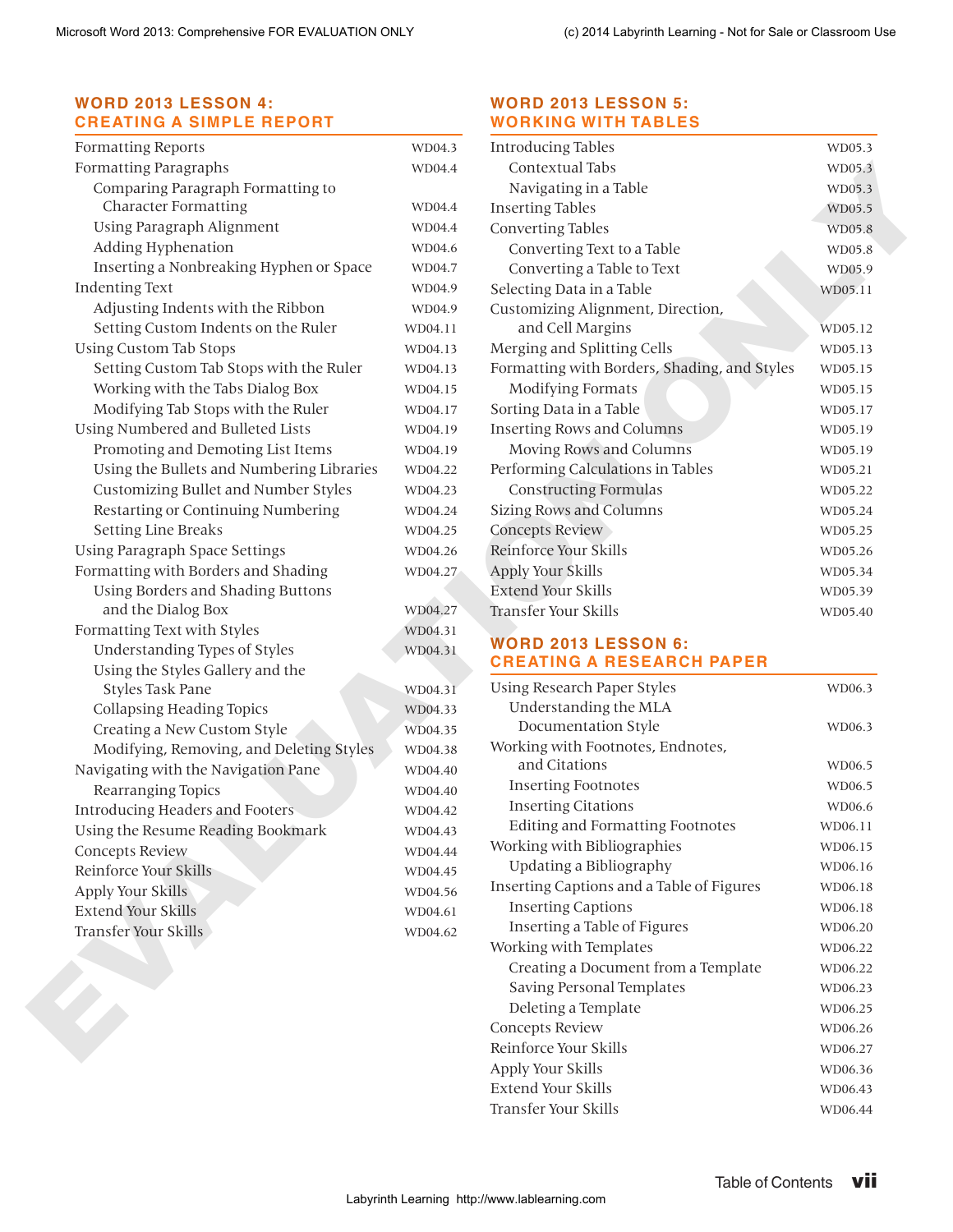## <span id="page-2-0"></span>**[WORD 2013 LESSON 7:](#page-0-0) [USING MAIL MERGE](#page-0-0)**

| Introducing Mail Merge               | WD07.3  |
|--------------------------------------|---------|
| Components of Mail Merge             | WD07.3  |
| The Benefits of Using Mail Merge     | WD07.5  |
| The Mailings Tab                     | WD07.5  |
| Working with the Data Source         | WD07.5  |
| Designing Effective Data Sources     | WD07.5  |
| Creating a New Address List          | WD07.6  |
| Reviewing Your Records               | WD07.9  |
| Managing the Address List            | WD07.10 |
| Working with Main Documents          | WD07.13 |
| Conducting a Merge                   | WD07.16 |
| Previewing the Results               | WD07.16 |
| Finishing the Merge                  | WD07.17 |
| To Save or Not to Save               | WD07.17 |
| Working with Merge Problems          | WD07.19 |
| Solving Common Merge Problems        | WD07.19 |
| Merging Envelopes and Labels         | WD07.20 |
| Generating Envelopes with Mail Merge | WD07.20 |
| Generating Labels with Mail Merge    | WD07.23 |
| Concepts Review                      | WD07.26 |
| Reinforce Your Skills                | WD07.27 |
| Apply Your Skills                    | WD07.35 |
| Extend Your Skills                   | WD07.40 |
| Transfer Your Skills                 | WD07.41 |

#### **[WORD 2013 LESSON 8:](#page-0-0) [CREATING A NEWSLETTER](#page-0-0)**

| Introducing Mail Merge               | WD07.3  | Working with Section Breaks                   | WD08.3  |
|--------------------------------------|---------|-----------------------------------------------|---------|
| Components of Mail Merge             | WD07.3  | <b>Inserting Section Breaks</b>               | WD08.3  |
| The Benefits of Using Mail Merge     | WD07.5  | <b>Using WordArt</b>                          | WD08.5  |
| The Mailings Tab                     | WD07.5  | Selecting a WordArt Object                    | WD08.5  |
| Working with the Data Source         | WD07.5  | Formatting WordArt                            | WD08.5  |
| Designing Effective Data Sources     | WD07.5  | Inserting Media, Pictures, and Clip Art       | WD08.9  |
| Creating a New Address List          | WD07.6  | Adding Video to a Document                    | WD08.9  |
| Reviewing Your Records               | WD07.9  | Enhancing Your Documents with                 |         |
| Managing the Address List            | WD07.10 | Pictures and Clip Art                         | WD08.9  |
| Working with Main Documents          | WD07.13 | Sizing, Rotating, and Moving Images           | WD08.10 |
| Conducting a Merge                   | WD07.16 | Cropping Images                               | WD08.10 |
| Previewing the Results               | WD07.16 | Formatting Images                             | WD08.13 |
| Finishing the Merge                  | WD07.17 | Working with the Picture Styles Gallery       | WD08.15 |
| To Save or Not to Save               | WD07.17 | Inserting a Picture from a File               | WD08.16 |
| Working with Merge Problems          | WD07.19 | Working with Newsletter-Style Columns         | WD08.17 |
| Solving Common Merge Problems        | WD07.19 | Setting Up Columns                            | WD08.17 |
| Merging Envelopes and Labels         | WD07.20 | Working with Column Breaks                    | WD08.19 |
| Generating Envelopes with Mail Merge | WD07.20 | <b>Using Building Blocks</b>                  | WD08.20 |
| Generating Labels with Mail Merge    | WD07.23 | <b>Creating Custom Building Blocks</b>        | WD08.22 |
| Concepts Review                      | WD07.26 | Working with the Building Blocks Organizer    | WD08.25 |
| Reinforce Your Skills                | WD07.27 | Working with Preformatted Text Boxes          | WD08.26 |
| Apply Your Skills                    | WD07.35 | Using Themes and Style Sets                   | WD08.29 |
| Extend Your Skills                   | WD07.40 | Customizing a Theme                           | WD08.29 |
| Transfer Your Skills                 | WD07.41 | <b>Inserting Drop Caps</b>                    | WD08.32 |
|                                      |         | Working with Views                            | WD08.33 |
|                                      |         | <b>Using Zoom Controls</b>                    | WD08.34 |
|                                      |         | Concepts Review                               | WD08.35 |
|                                      |         | Reinforce Your Skills                         | WD08.36 |
|                                      |         | Apply Your Skills                             | WD08.46 |
|                                      |         | Extend Your Skills<br>Transfer Your Skills    | WD08.55 |
|                                      |         |                                               |         |
|                                      |         |                                               |         |
| viii<br><b>Table of Contents</b>     |         | Labyrinth Learning http://www.lablearning.com |         |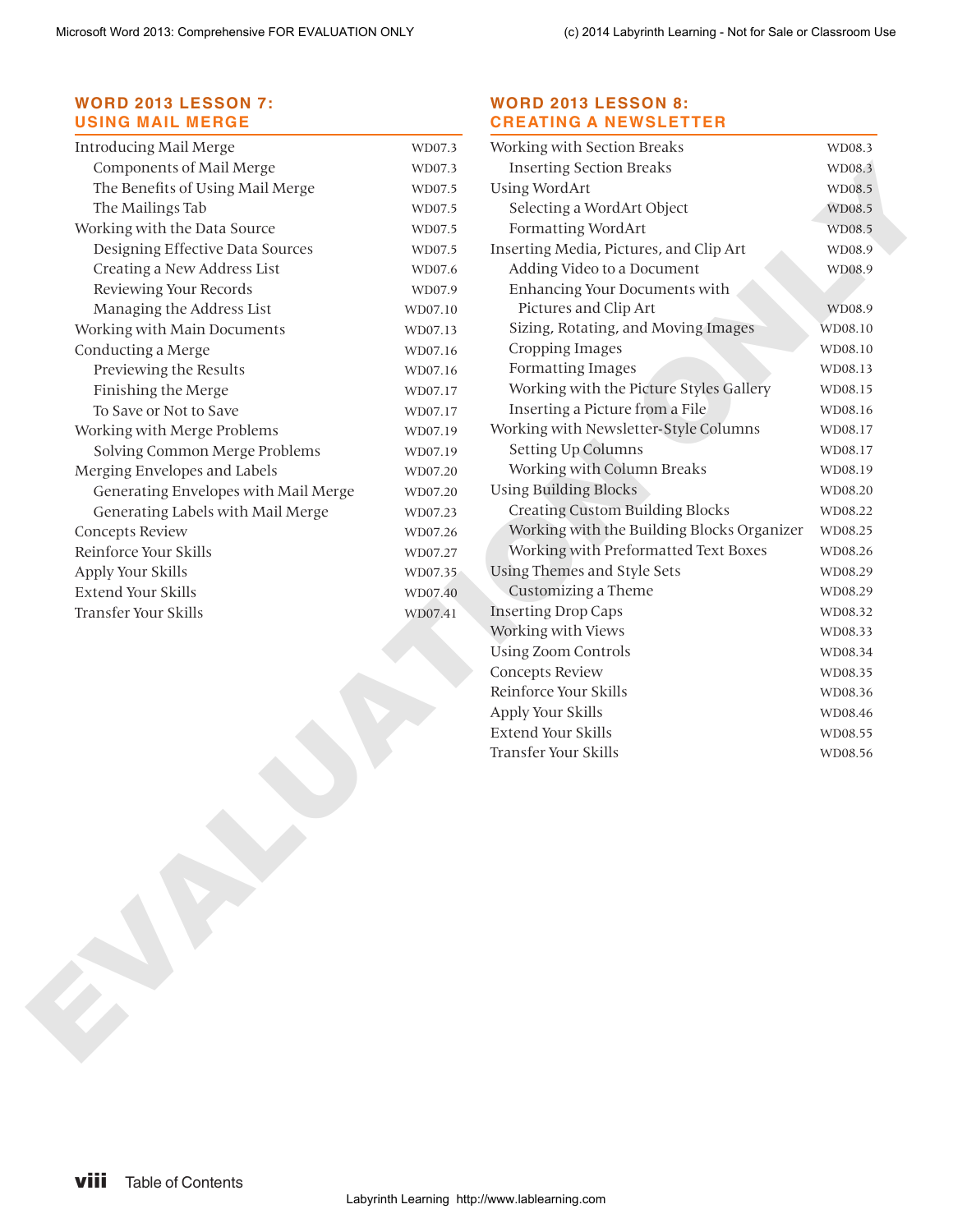#### <span id="page-3-0"></span>**[WORD 2013 LESSON 9:](#page-0-0) [CREATING A PROMOTIONAL BROCHURE](#page-0-0)  [AND A FORM](#page-0-0)**

| Working with Shapes                   | WD09.3  |
|---------------------------------------|---------|
| Rotating, Resizing, and Moving Shapes | WD09.3  |
| Adding and Formatting Text in Shapes  | WD09.6  |
| Formatting Shapes                     | WD09.6  |
| Aligning Objects                      | WD09.8  |
| Working with Text Boxes               | WD09.10 |
| Working with SmartArt                 | WD09.12 |
| <b>SmartArt Categories</b>            | WD09.12 |
| Using the SmartArt Text Pane          | WD09.13 |
| Modifying SmartArt                    | WD09.14 |
| Changing a SmartArt Style             | WD09.17 |
| Formatting the Page Background        | WD09.20 |
| Adding Page Colors and Page Borders   | WD09.20 |
| <b>Inserting a Watermark</b>          | WD09.22 |
| Working with Forms                    | WD09.25 |
| Setting Up Forms                      | WD09.25 |
| <b>Understanding Form Fields</b>      | WD09.26 |
| Using the Checkbox and Drop-Down List | WD09.29 |
| Applying Field Properties             | WD09.30 |
| <b>Protecting Forms</b>               | WD09.33 |
| Distributing and Using Forms          | WD09.33 |
| <b>Concepts Review</b>                | WD09.35 |
| Reinforce Your Skills                 | WD09.36 |
| Apply Your Skills                     | WD09.48 |
| Extend Your Skills                    | WD09.57 |
| Transfer Your Skills                  | WD09.58 |

## **WORD 2013 LESSON 10: ORGANIZING LONG DOCUMENTS**

| Creating a Table of Contents              | WD10.3  |
|-------------------------------------------|---------|
| Table of Contents Links                   | WD10.3  |
| Using a Predesigned Table of Contents     | WD10.3  |
| Creating a Page for the Table of Contents | WD10.4  |
| Using the Update Table Button             | WD10.5  |
| Using the Table of Contents Dialog Box    | WD10.6  |
| Working with Multiple Headers and Footers | WD10.9  |
| Restarting and Formatting Page Numbers    | WD10.9  |
| Setting Up a Different First Page         |         |
| <b>Header or Footer</b>                   | WD10.10 |
| Creating an Index                         | WD10.12 |
| <b>Marking Index Entries</b>              | WD10.13 |
| Marking Index Subentries                  | WD10.13 |
| Generating Index Entries Using            |         |
| a Concordance                             | WD10.16 |
| Inserting an Index                        | WD10.18 |
| Modifying and Deleting Entries,           |         |
| and Updating the Index                    | WD10.18 |

| Adding Cross-References          | WD10.19 |
|----------------------------------|---------|
| <b>Updating Cross-References</b> | WD10.20 |
| Keeping Text Together            | WD10.23 |
| <b>Viewing Master Documents</b>  | WD10.24 |
| Concepts Review                  | WD10.25 |
| Reinforce Your Skills            | WD10.26 |
| Apply Your Skills                | WD10.36 |
| Extend Your Skills               | WD10.41 |
| Transfer Your Skills             | WD10.42 |
|                                  |         |

#### **WORD 2013 LESSON 11: COLLABORATING IN WORD**

| WD09.3<br>WD09.6<br>WD09.6<br>WD09.8<br>WD09.10<br>WD09.12<br>WD09.12<br>WD09.13<br>WD09.14<br>WD09.17<br>WD09.20<br>WD09.20<br>WD09.22<br>WD09.25<br>WD09.25 | Concepts Review<br>Reinforce Your Skills<br>Apply Your Skills<br><b>Extend Your Skills</b><br>Transfer Your Skills<br><b>WORD 2013 LESSON 11:</b><br><b>COLLABORATING IN WORD</b><br>Using the Highlighter<br>Tracking Changes to Documents<br>Steps in a Typical Editing and<br>Reviewing Process | WD10.25<br>WD10.26<br>WD10.36<br>WD10.41<br>WD10.42<br>WD11.3<br>WD11.4                                                                                                                                                                                                                                           |
|---------------------------------------------------------------------------------------------------------------------------------------------------------------|----------------------------------------------------------------------------------------------------------------------------------------------------------------------------------------------------------------------------------------------------------------------------------------------------|-------------------------------------------------------------------------------------------------------------------------------------------------------------------------------------------------------------------------------------------------------------------------------------------------------------------|
|                                                                                                                                                               |                                                                                                                                                                                                                                                                                                    |                                                                                                                                                                                                                                                                                                                   |
|                                                                                                                                                               |                                                                                                                                                                                                                                                                                                    |                                                                                                                                                                                                                                                                                                                   |
|                                                                                                                                                               |                                                                                                                                                                                                                                                                                                    |                                                                                                                                                                                                                                                                                                                   |
|                                                                                                                                                               |                                                                                                                                                                                                                                                                                                    |                                                                                                                                                                                                                                                                                                                   |
|                                                                                                                                                               |                                                                                                                                                                                                                                                                                                    |                                                                                                                                                                                                                                                                                                                   |
|                                                                                                                                                               |                                                                                                                                                                                                                                                                                                    |                                                                                                                                                                                                                                                                                                                   |
|                                                                                                                                                               |                                                                                                                                                                                                                                                                                                    |                                                                                                                                                                                                                                                                                                                   |
|                                                                                                                                                               |                                                                                                                                                                                                                                                                                                    |                                                                                                                                                                                                                                                                                                                   |
|                                                                                                                                                               |                                                                                                                                                                                                                                                                                                    |                                                                                                                                                                                                                                                                                                                   |
|                                                                                                                                                               |                                                                                                                                                                                                                                                                                                    |                                                                                                                                                                                                                                                                                                                   |
|                                                                                                                                                               |                                                                                                                                                                                                                                                                                                    |                                                                                                                                                                                                                                                                                                                   |
|                                                                                                                                                               |                                                                                                                                                                                                                                                                                                    | WD11.4                                                                                                                                                                                                                                                                                                            |
|                                                                                                                                                               | Viewing Tracked Changes                                                                                                                                                                                                                                                                            | WD11.4                                                                                                                                                                                                                                                                                                            |
|                                                                                                                                                               | Setting the Username and Initials                                                                                                                                                                                                                                                                  | WD11.6                                                                                                                                                                                                                                                                                                            |
|                                                                                                                                                               | Setting Reviewer Ink Colors                                                                                                                                                                                                                                                                        | WD11.6                                                                                                                                                                                                                                                                                                            |
| WD09.26                                                                                                                                                       | Adding Comments to a Document                                                                                                                                                                                                                                                                      | WD11.7                                                                                                                                                                                                                                                                                                            |
| WD09.29                                                                                                                                                       | Reviewing Tracked Changes                                                                                                                                                                                                                                                                          | WD11.9                                                                                                                                                                                                                                                                                                            |
| WD09.30                                                                                                                                                       | Displaying Tracked Changes                                                                                                                                                                                                                                                                         | WD11.10                                                                                                                                                                                                                                                                                                           |
| WD09.33                                                                                                                                                       | Saving and Sending Files                                                                                                                                                                                                                                                                           | WD11.11                                                                                                                                                                                                                                                                                                           |
| WD09.33                                                                                                                                                       | Sharing Files via Email                                                                                                                                                                                                                                                                            | WD11.12                                                                                                                                                                                                                                                                                                           |
| WD09.35                                                                                                                                                       | Reviewing Changes from Multiple Reviewers                                                                                                                                                                                                                                                          | WD11.14                                                                                                                                                                                                                                                                                                           |
| WD09.36                                                                                                                                                       | Reviewing a Summary of Proposed Changes                                                                                                                                                                                                                                                            | WD11.15                                                                                                                                                                                                                                                                                                           |
| WD09.48                                                                                                                                                       | <b>Showing Source Documents</b>                                                                                                                                                                                                                                                                    | WD11.15                                                                                                                                                                                                                                                                                                           |
| WD09.57                                                                                                                                                       | Displaying Specific Markups                                                                                                                                                                                                                                                                        | WD11.16                                                                                                                                                                                                                                                                                                           |
| WD09.58                                                                                                                                                       | Displaying Specific Reviewers                                                                                                                                                                                                                                                                      | WD11.16                                                                                                                                                                                                                                                                                                           |
|                                                                                                                                                               | <b>Comparing Documents</b>                                                                                                                                                                                                                                                                         | WD11.18                                                                                                                                                                                                                                                                                                           |
|                                                                                                                                                               | Using AutoSave and AutoRecover                                                                                                                                                                                                                                                                     | WD11.20                                                                                                                                                                                                                                                                                                           |
|                                                                                                                                                               | Recovering Unsaved Documents                                                                                                                                                                                                                                                                       | WD11.21                                                                                                                                                                                                                                                                                                           |
| WD10.3                                                                                                                                                        | Introducing SkyDrive and Office Web Apps                                                                                                                                                                                                                                                           | WD11.22                                                                                                                                                                                                                                                                                                           |
| WD10.3                                                                                                                                                        | Signing In with a Microsoft Account ID                                                                                                                                                                                                                                                             | WD11.23                                                                                                                                                                                                                                                                                                           |
|                                                                                                                                                               |                                                                                                                                                                                                                                                                                                    | WD11.23                                                                                                                                                                                                                                                                                                           |
|                                                                                                                                                               |                                                                                                                                                                                                                                                                                                    | WD11.24                                                                                                                                                                                                                                                                                                           |
|                                                                                                                                                               |                                                                                                                                                                                                                                                                                                    | WD11.26                                                                                                                                                                                                                                                                                                           |
|                                                                                                                                                               |                                                                                                                                                                                                                                                                                                    | WD11.26                                                                                                                                                                                                                                                                                                           |
|                                                                                                                                                               |                                                                                                                                                                                                                                                                                                    | WD11.27                                                                                                                                                                                                                                                                                                           |
|                                                                                                                                                               |                                                                                                                                                                                                                                                                                                    | WD11.27                                                                                                                                                                                                                                                                                                           |
|                                                                                                                                                               |                                                                                                                                                                                                                                                                                                    | WD11.27                                                                                                                                                                                                                                                                                                           |
|                                                                                                                                                               |                                                                                                                                                                                                                                                                                                    | WD11.28                                                                                                                                                                                                                                                                                                           |
|                                                                                                                                                               |                                                                                                                                                                                                                                                                                                    | WD11.38                                                                                                                                                                                                                                                                                                           |
|                                                                                                                                                               |                                                                                                                                                                                                                                                                                                    | WD11.44                                                                                                                                                                                                                                                                                                           |
|                                                                                                                                                               |                                                                                                                                                                                                                                                                                                    | WD11.45                                                                                                                                                                                                                                                                                                           |
|                                                                                                                                                               |                                                                                                                                                                                                                                                                                                    |                                                                                                                                                                                                                                                                                                                   |
|                                                                                                                                                               |                                                                                                                                                                                                                                                                                                    |                                                                                                                                                                                                                                                                                                                   |
|                                                                                                                                                               |                                                                                                                                                                                                                                                                                                    |                                                                                                                                                                                                                                                                                                                   |
|                                                                                                                                                               |                                                                                                                                                                                                                                                                                                    |                                                                                                                                                                                                                                                                                                                   |
|                                                                                                                                                               |                                                                                                                                                                                                                                                                                                    |                                                                                                                                                                                                                                                                                                                   |
|                                                                                                                                                               |                                                                                                                                                                                                                                                                                                    |                                                                                                                                                                                                                                                                                                                   |
|                                                                                                                                                               |                                                                                                                                                                                                                                                                                                    |                                                                                                                                                                                                                                                                                                                   |
|                                                                                                                                                               | WD10.3<br>WD10.4<br>WD10.5<br>WD10.6<br>WD10.9<br>WD10.9<br>WD10.10<br>WD10.12<br>WD10.13<br>WD10.13<br>WD10.16<br>WD10.18<br>WD10.18                                                                                                                                                              | Editing Files with Office Web Apps 2013<br>Sharing Files with SkyDrive<br>Moving Files in SkyDrive<br>Setting Folder Permissions<br>Accessing Shared Files<br>Publishing a Blog Post<br><b>Concepts Review</b><br>Reinforce Your Skills<br>Apply Your Skills<br><b>Extend Your Skills</b><br>Transfer Your Skills |